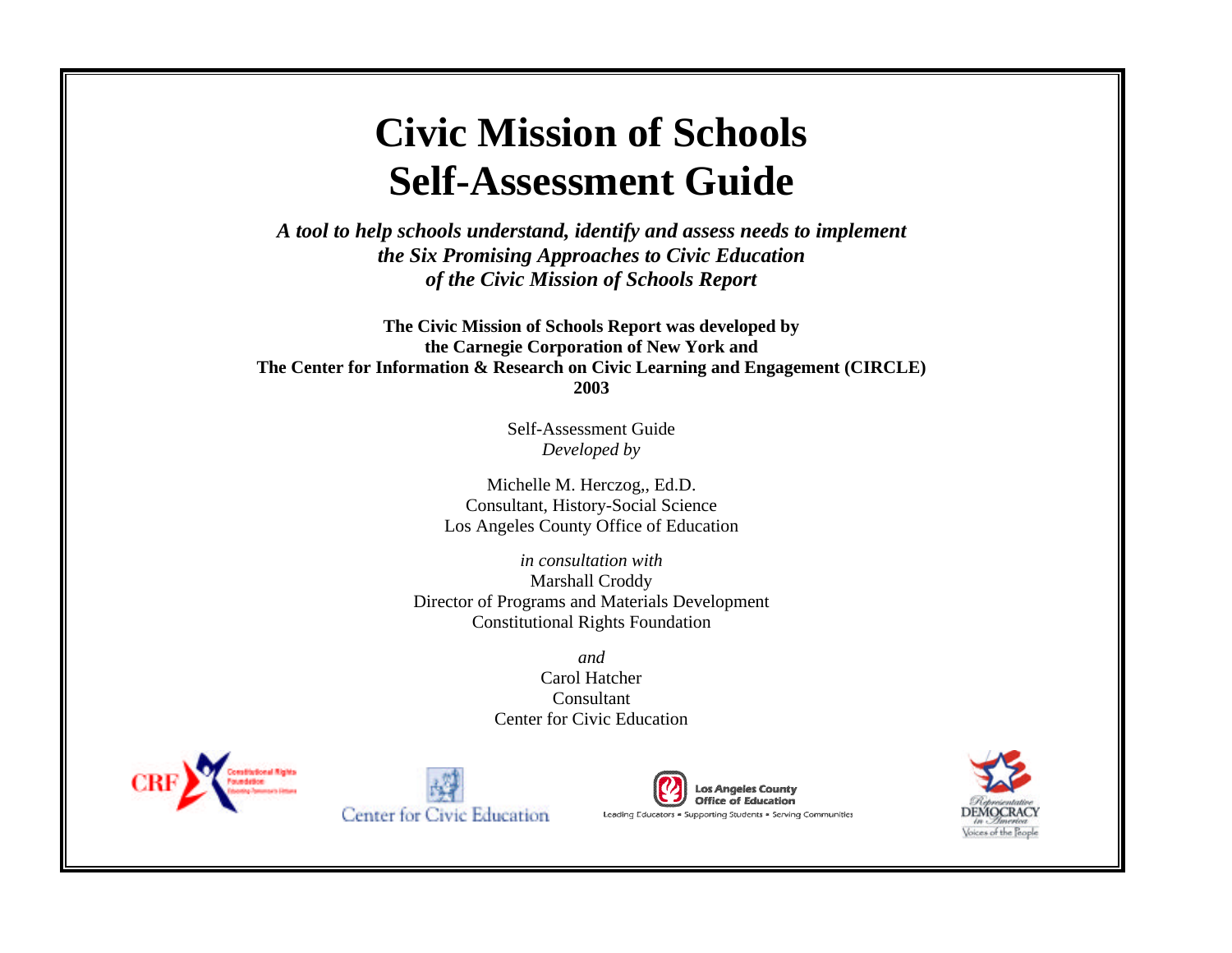District:\_\_\_\_\_\_\_\_\_\_\_\_\_\_\_\_\_\_\_\_\_\_\_\_\_\_\_\_\_\_\_\_\_\_\_\_\_\_\_\_\_\_\_\_\_\_\_\_\_\_\_\_\_\_\_\_\_\_\_\_\_\_\_\_\_ Date:\_\_\_\_\_\_\_\_\_\_\_\_\_\_\_\_\_\_\_\_\_\_\_\_\_\_\_\_\_\_\_\_

*Directions:* **Please identify the Civic Mission of Schools** *best practices* **that are currently in place in your district, needs that may exist, and possible next steps.**

|                                                                                     | <b>Exemplary</b> | <b>Proficient</b> | <b>Emerging</b> | So |
|-------------------------------------------------------------------------------------|------------------|-------------------|-----------------|----|
| #1: Classroom instruction in<br>government, history,<br>law, and democracy          |                  |                   |                 |    |
| #2: Discussion of current<br>issues                                                 |                  |                   |                 |    |
| #3: Service-learning linked<br>to formal curriculum<br>and classroom<br>instruction |                  |                   |                 |    |
| #4: Extracurricular<br>activities                                                   |                  |                   |                 |    |
| #5: Student voice in school<br>governance                                           |                  |                   |                 |    |
| #6: Student simulations of<br>democratic processes<br>and procedures                |                  |                   |                 |    |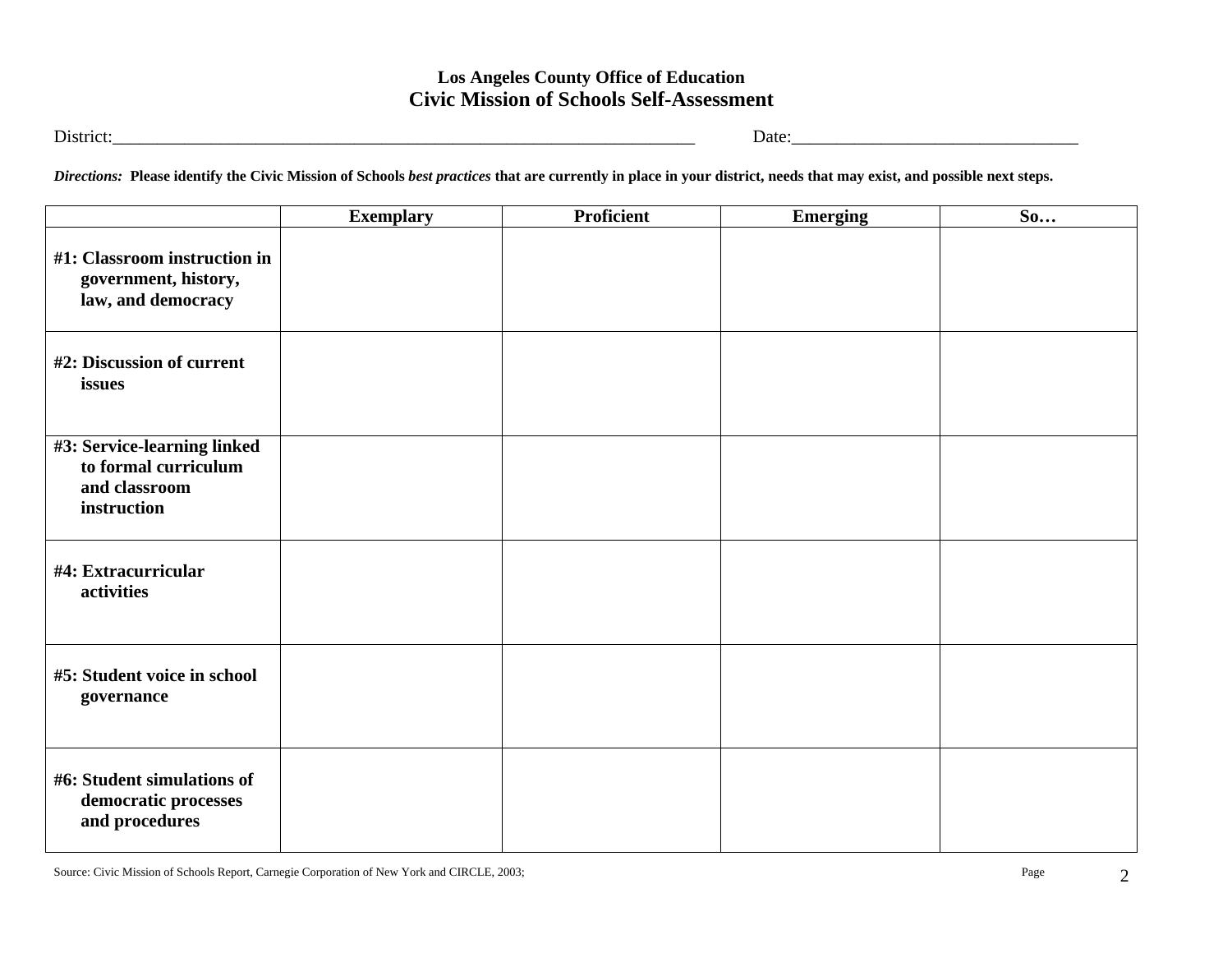#1: Provide instruction in government, history, law, and democracy. Formal instruction in U.S. government, history, and democracy increases civic knowledge. This is a valuable goal in itself and may also contribute to young people's tendency to engage in civic and political activities over the long term. However, schools should avoid teaching only rote facts about dry procedures, which is unlikely to benefit students and may actually alienate them from politics.

| <b>Exemplary</b>                                                                                                                                                                                                                                                                                                                                                                                                                                                                                    | What we have | What we need |
|-----------------------------------------------------------------------------------------------------------------------------------------------------------------------------------------------------------------------------------------------------------------------------------------------------------------------------------------------------------------------------------------------------------------------------------------------------------------------------------------------------|--------------|--------------|
| Content of instruction includes:<br>The fundamental principles of our democracy<br>$\blacksquare$<br>and Constitution<br>The tensions among fundamental goods and<br>٠<br>rights<br>The major themes in the history of the United<br>٠<br><b>States</b><br>The structure of our government, the powers and<br>٠<br>limitations of its various branches and levels<br>The diverse groups, and political parties<br>٠<br>The relationship between government and the<br>٠<br>other sectors of society |              |              |
| Delivery of instruction does not consist of "rote learning"<br>but be intellectually challenging and beneficial. It may<br>include:<br>Biographies of political and civic heroes<br>٠<br>Narrative histories of dramatic events                                                                                                                                                                                                                                                                     |              |              |
| Teachers make explicit connections between academic<br>material and concrete actions of today (i.e. the importance<br>of voting in the past and present).                                                                                                                                                                                                                                                                                                                                           |              |              |
| Opportunities are available for immigrant students to<br>understand the naturalization process (i.e. typical<br>questions in a naturalization exam, completing<br>naturalization forms).                                                                                                                                                                                                                                                                                                            |              |              |
| Instruction includes active discussion, debate and<br>connections to current issues that affect students' lives.                                                                                                                                                                                                                                                                                                                                                                                    |              |              |
| Instruction in government, history, law, and democracy<br>are evident at all school levels (elementary, middle, and<br>high school).                                                                                                                                                                                                                                                                                                                                                                |              |              |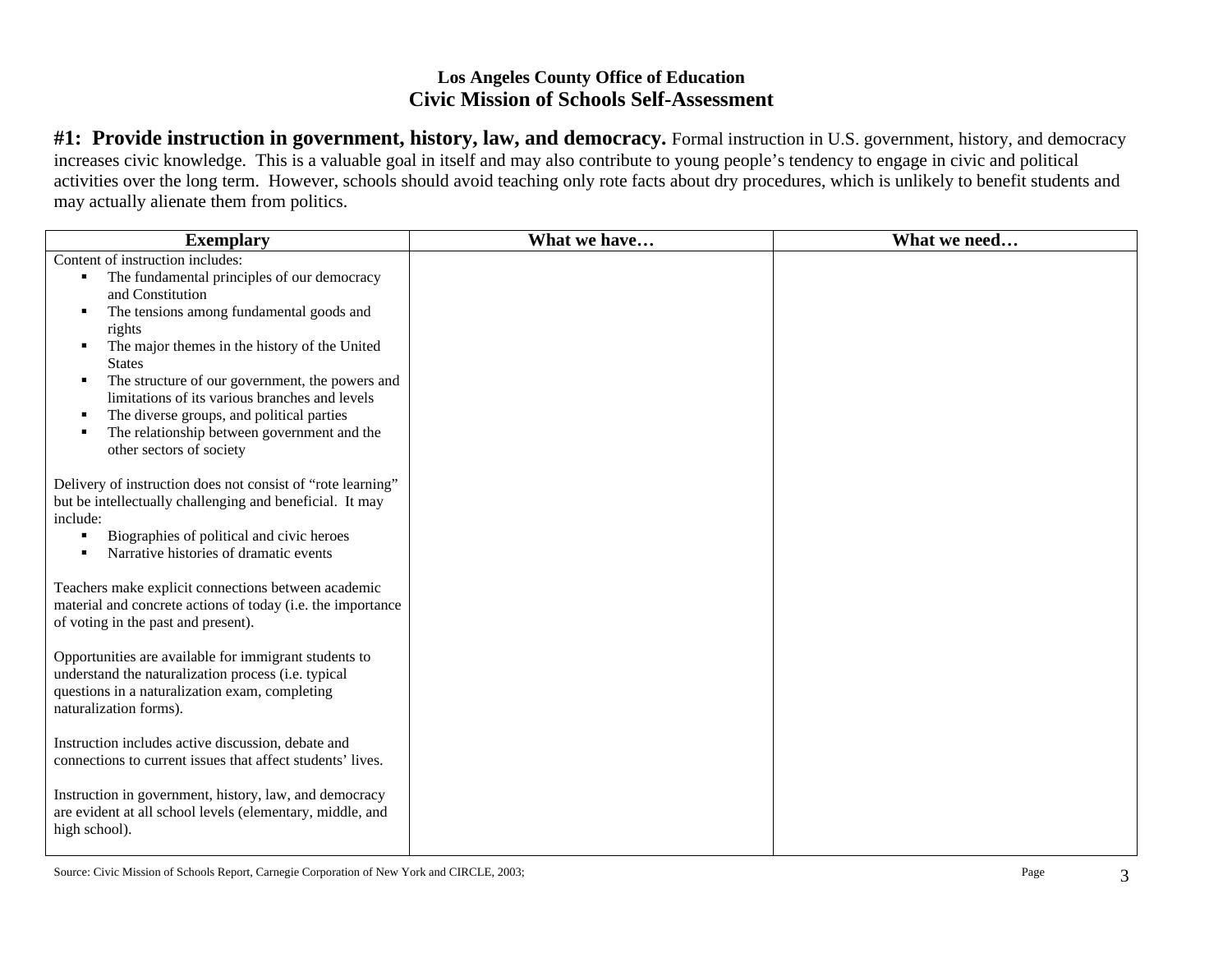**#2: Incorporate discussion of current local, national, and international issues and events into the classroom, particularly those that young people view as important to their lives.** When young people have opportunities to discuss current issues in a classroom setting, they tend to have greater interest in politics, improved critical thinking and communication skills, more civic knowledge, and more interest in discussing public affairs out of school. Conversations, however, should be carefully moderated so that students feel welcome to speak from a variety of perspectives. Teachers need support in broaching controversial issues in classrooms since they may risk criticism or sanctions if they do so.

| <b>Exemplary</b>                                                                                                                                     | What we have | What we need |
|------------------------------------------------------------------------------------------------------------------------------------------------------|--------------|--------------|
| Conversations are carefully moderated so that students<br>feel welcome to speak from a variety of perspectives,<br>with mutual respect and civility. |              |              |
| Teachers use discussions as an opportunity to stimulate<br>students to read and to address distinctions among facts,<br>opinion, and values.         |              |              |
| Teachers are careful not to indoctrinate students into<br>particular ideologies.                                                                     |              |              |
| Teachers receive support in broaching controversial<br>issues in classrooms, to help avoid risk, criticism, or<br>sanctions.                         |              |              |
| Teachers utilize newspapers and other high-quality news<br>media to inform and address current issues.                                               |              |              |
| Opportunities to discuss current issues are available at all<br>school levels (elementary, middle, and high school).                                 |              |              |
|                                                                                                                                                      |              |              |
|                                                                                                                                                      |              |              |
|                                                                                                                                                      |              |              |
|                                                                                                                                                      |              |              |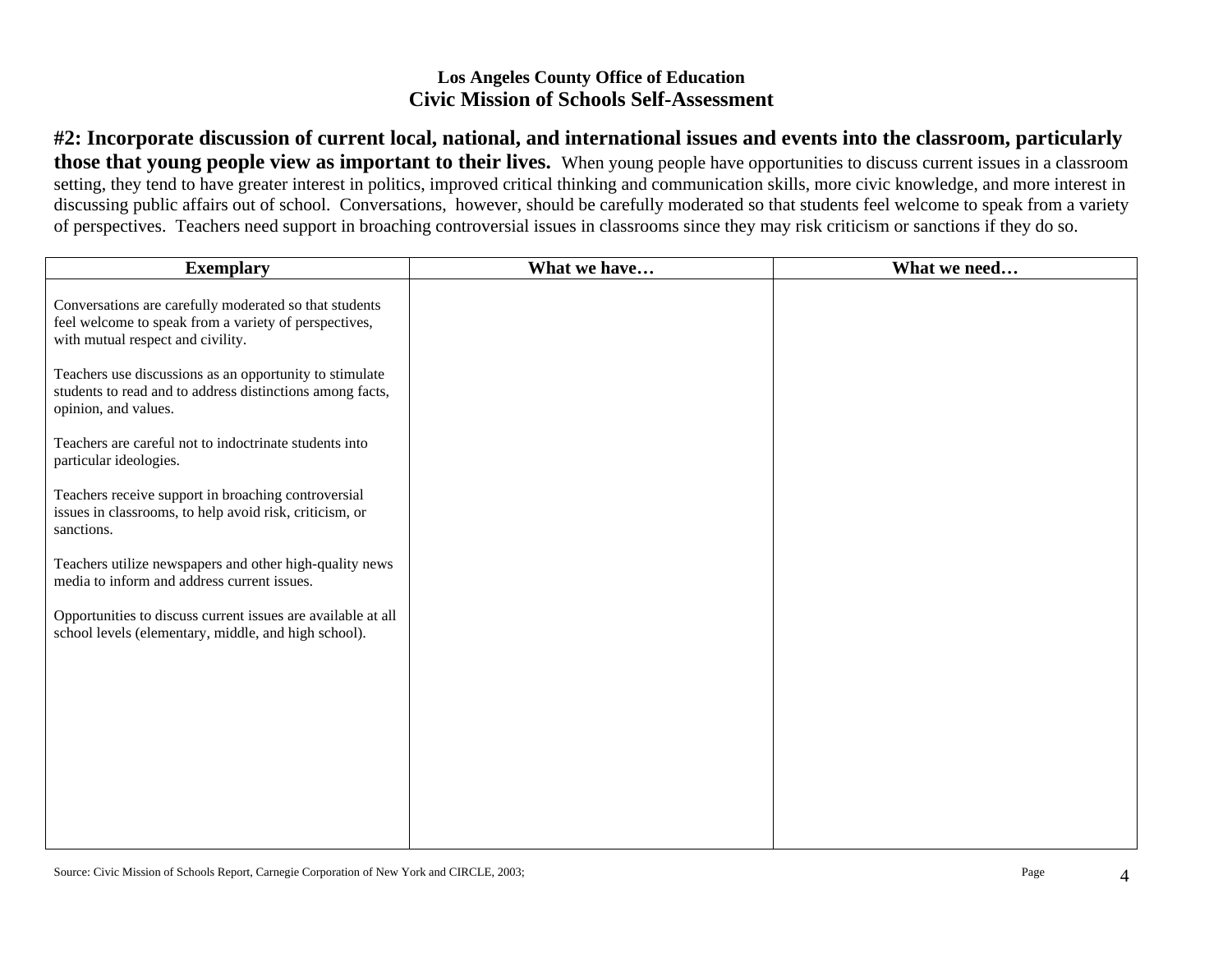**#3: Design and implement programs that provide students with the opportunity to apply what they learn through performing community service that is linked to the formal curriculum and classroom instruction.** Service programs are now common in K-12 schools. The ones that best develop engaged citizens are linked to the curriculum; consciously pursue civic outcomes, rather than seek only to improve a role in choosing and designing their projects; provide students with opportunities to reflect on the service work; allow students – especially older ones – to pursue political responses to problems consistent with laws that require public schools to be nonpartisan; and see service-learning as part of a broader philosophy toward education, not just a program that is adopted for a finite period in a particular course.

| <b>Exemplary</b>                                                                                                                                                                                                                                                                                                     | What we have | What we need |
|----------------------------------------------------------------------------------------------------------------------------------------------------------------------------------------------------------------------------------------------------------------------------------------------------------------------|--------------|--------------|
| Service-learning is utilized as a methodology to:<br>Improve academic achievement<br>٠<br>Meet academic content standards<br>$\blacksquare$<br>Meet real community needs as defined by the<br>٠<br>community<br>Pursue political responses to serious public<br>٠<br>issues<br>Improve self-esteem<br>$\blacksquare$ |              |              |
| Students have an active role in choosing and designing<br>projects and strategies.                                                                                                                                                                                                                                   |              |              |
| Students have opportunities to reflect on the service<br>work.                                                                                                                                                                                                                                                       |              |              |
| Opportunities to participate in service-learning are<br>available at all school levels (elementary, middle, and<br>high school).                                                                                                                                                                                     |              |              |
|                                                                                                                                                                                                                                                                                                                      |              |              |
|                                                                                                                                                                                                                                                                                                                      |              |              |
|                                                                                                                                                                                                                                                                                                                      |              |              |
|                                                                                                                                                                                                                                                                                                                      |              |              |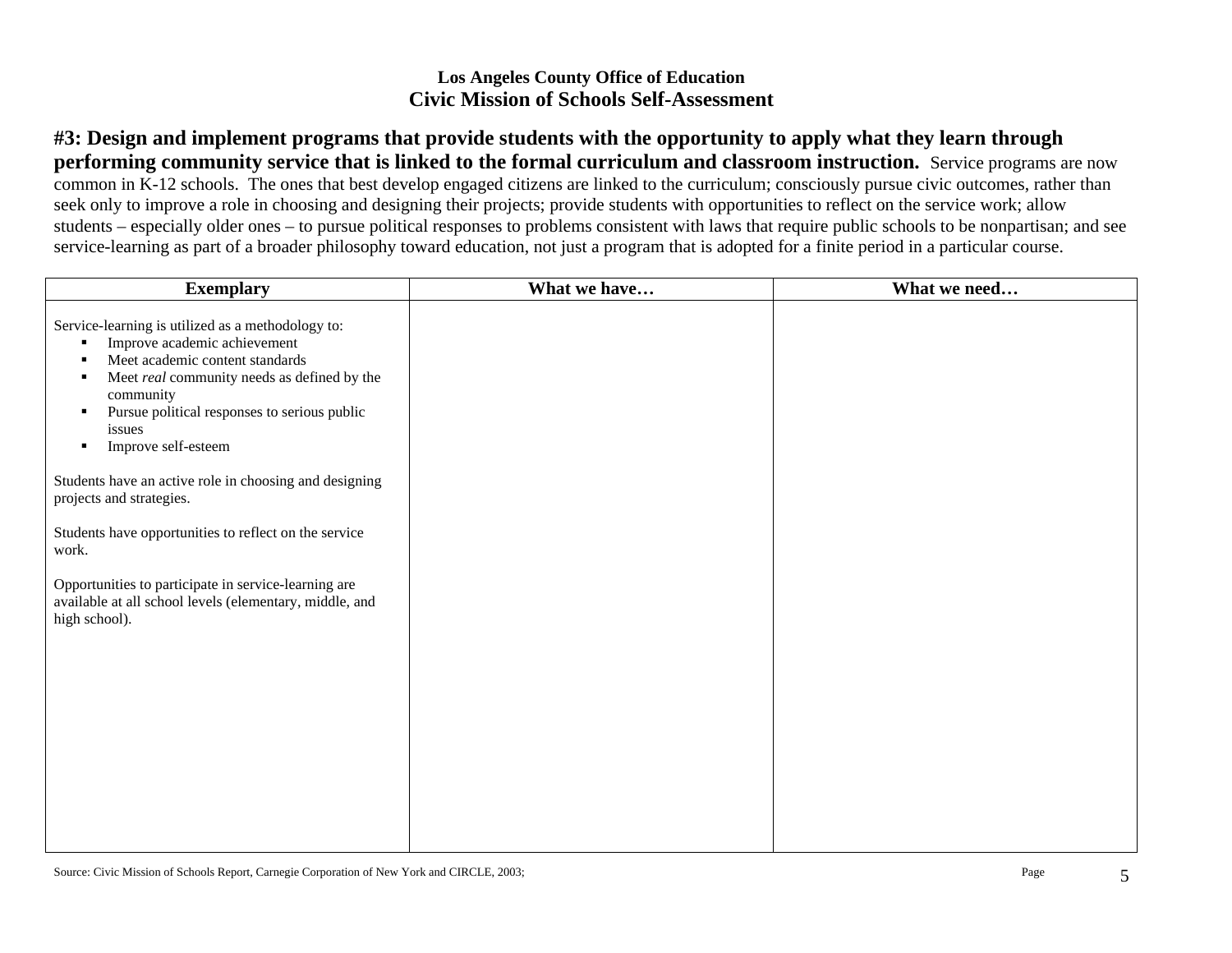# **#4: Offer extracurricular activities that provide opportunities for young people to get involved in their schools or**

**communities.** Long term studies of Americans show that those who participate in extracurricular activities in high school remain more civically engaged than their contemporaries even decades later. Thus, everyone should have opportunities to join high school groups, and such participation should be valued.

| <b>Exemplary</b>                                                                                                                               | What we have | What we need |
|------------------------------------------------------------------------------------------------------------------------------------------------|--------------|--------------|
| Opportunities to join high school extracurricular groups,<br>particularly student government and journalism are made<br>available to everyone. |              |              |
| Participation in extracurricular activities is valued.                                                                                         |              |              |
| Athletic programs promote confidence, fair play, and<br>teamwork over competition.                                                             |              |              |
|                                                                                                                                                |              |              |
|                                                                                                                                                |              |              |
|                                                                                                                                                |              |              |
|                                                                                                                                                |              |              |
|                                                                                                                                                |              |              |
|                                                                                                                                                |              |              |
|                                                                                                                                                |              |              |
|                                                                                                                                                |              |              |
|                                                                                                                                                |              |              |
|                                                                                                                                                |              |              |
|                                                                                                                                                |              |              |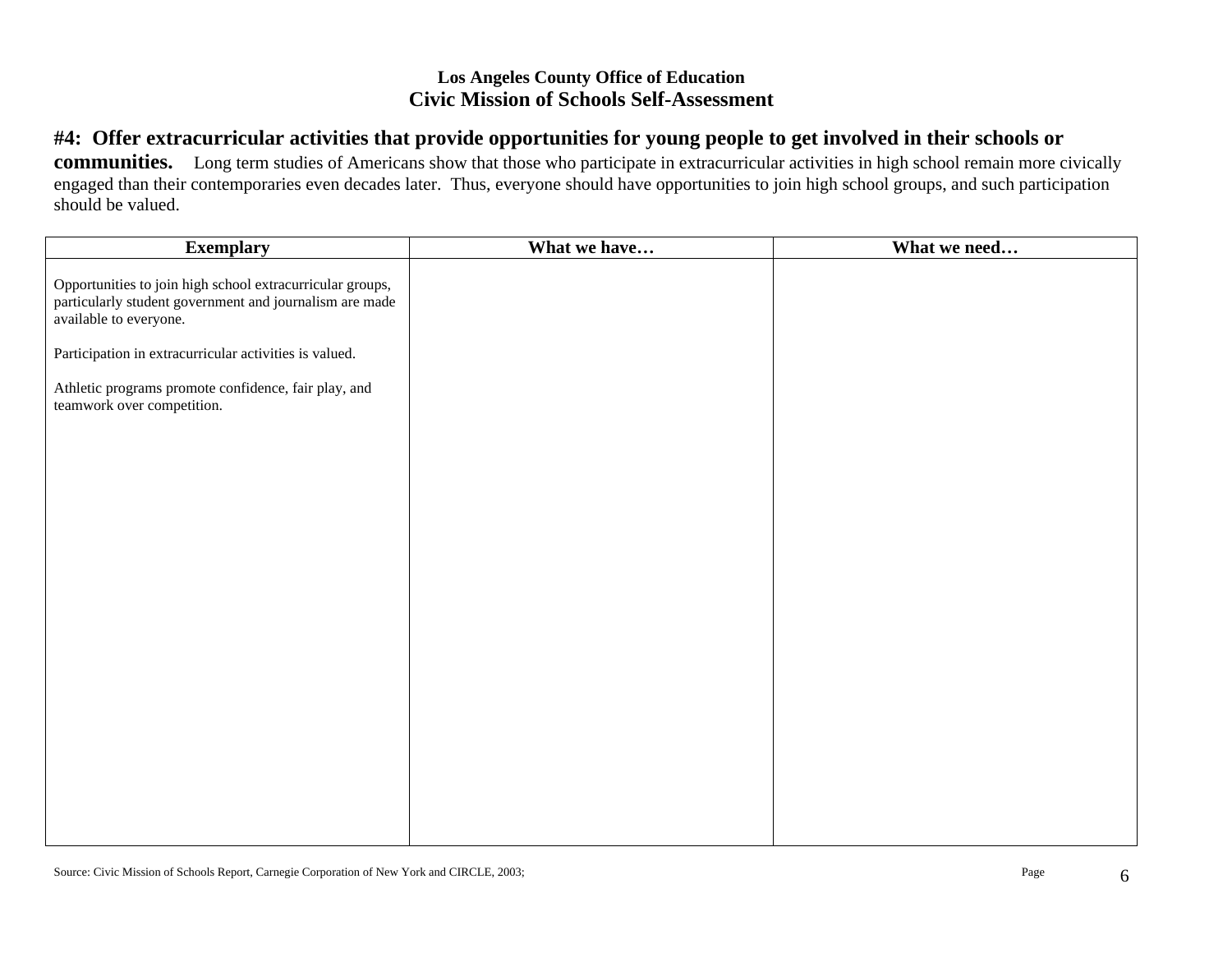**#5: Encourage student participation in school governance.** A long tradition of research suggests that giving students more opportunities to participate in the management of their own classrooms and schools builds their civic skills and attitudes. Thus, giving students a voice in school governance is a promising way to encourage all young people to engage civically.

| <b>Exemplary</b>                                                                                                                                                                                                                                                                                                                                                                                    | What we have | What we need |
|-----------------------------------------------------------------------------------------------------------------------------------------------------------------------------------------------------------------------------------------------------------------------------------------------------------------------------------------------------------------------------------------------------|--------------|--------------|
| Students are provided opportunities to discuss school<br>policies, be heard respectfully, and to work with others to<br>address school problems.                                                                                                                                                                                                                                                    |              |              |
| Students understand that ultimate educational authority<br>rests with teachers, school boards, and administrators.<br>Teachers and administrators may intervene to encourage<br>peaceful deliberation and to prevent violence, bullying,<br>social ostracism, and other behaviors that undermine<br>democratic norms.                                                                               |              |              |
| Examples of student participation in school governance<br>may include:<br>Work in small schools or academies within a<br>$\blacksquare$<br>large school to discuss specific school issues and<br>policies<br>Intensive work on collaborative projects<br>$\blacksquare$<br>Representation on administrative committees<br>$\blacksquare$<br>and school boards<br>Enacting school constitutions<br>٠ |              |              |
| Opportunities to participate in school governance are<br>available at all school levels (elementary, middle, and<br>high school).                                                                                                                                                                                                                                                                   |              |              |
|                                                                                                                                                                                                                                                                                                                                                                                                     |              |              |